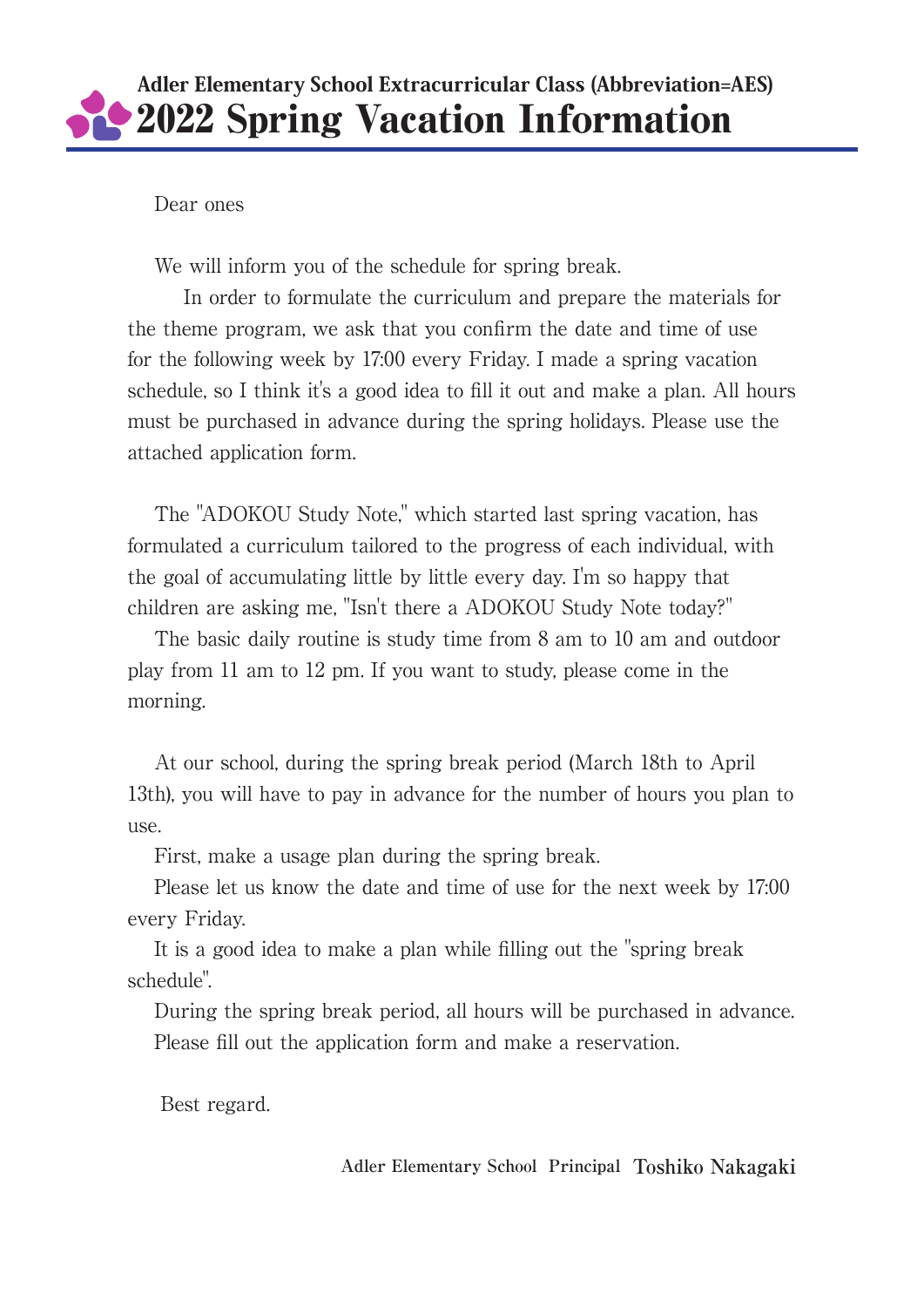

# Adler Elementary School Extracurricular Class <sup>2022</sup> Spring vacation fee

|  | Opening period $=$ From March 18th to April 13th |
|--|--------------------------------------------------|
|--|--------------------------------------------------|

**Opening hours** = **8:00 to 18:30 (10.5 hours)**

**Off hours** = **18: 30 to 19: 30**

**Application deadline = Wednesday, March 16 Capacity = 15 people Payment deadline = March 17(Thursday)**

| For single-day use (payment at the end of the month on the 20th) |                     |                           |  |  |  |  |  |  |  |
|------------------------------------------------------------------|---------------------|---------------------------|--|--|--|--|--|--|--|
| Front extension                                                  | $107:30 \sim 10:00$ | $\cong 600 / \text{hour}$ |  |  |  |  |  |  |  |
| Core time                                                        | $10:00 \sim 18:00$  | $\cong 560 / \text{hour}$ |  |  |  |  |  |  |  |
| Post extension                                                   | $18:00 \sim 19:30$  | $\cong$ 350/30 minutes    |  |  |  |  |  |  |  |

#### **For prepayment / time contract**

|           |                     | Use for up to 10 hours                                             | Calculation formula for use from 11 hours to 219 hours                 | Use for 220 hours or more        |
|-----------|---------------------|--------------------------------------------------------------------|------------------------------------------------------------------------|----------------------------------|
| Core time | $107:30 \sim 18:30$ | $\text{\yen} 550$ / hour                                           | Hourly charge = 550 yen $\times$ (1- (number of hours $\times$ 0.002)) | $\text{\yen} 308$ / hour         |
|           |                     | <b>After core time</b> $18:30 \sim 19:30$   \ \ \ \ 340/30 minutes | $\text{\yen} 340/30$ minutes                                           | $\textcircled{4}$ 340/30 minutes |

**Price example**

| time | unit price | <b>Total</b>             | time | unit price | <b>Total</b> | time | unit price | <b>Total</b> | time | unit price                                        | <b>Total</b> |
|------|------------|--------------------------|------|------------|--------------|------|------------|--------------|------|---------------------------------------------------|--------------|
|      | $\yen550$  | $\text{\#}550$           | 60   | ¥484       | ¥29.040      | 120  | ¥418       | ¥50.160      | 180  | ¥352                                              | ¥63,360      |
| 10   | ¥550       | ¥5.500                   | 70   | ¥473       | ¥33.110      | 130  | ¥407       | ¥52.910      | 190  | 4341                                              | ¥64.790      |
| 20   | ¥528       | ¥10.560                  | 80   | ¥462       | ¥36.960      | 140  | ¥396       | ¥55.440      | 200  | ¥330                                              | ¥66,000      |
| 30   | ¥517       | ¥15.510                  | 90   | ¥451       | ¥40.590      | 150  | ¥385       | ¥57.750      | 210  | ¥319                                              | ¥66.990      |
| 40   | ¥506       | $\text{\textless}20.240$ | 100  | ¥440       | ¥44.000      | 160  | ¥374       | ¥59.840      | 220  | $\yen$ 308                                        | ¥67,760      |
| 50   | ¥495       | ¥24.750                  | 110  | ¥429       | 447.190      | 170  | ¥363       | ¥61.710      |      | It costs $\frac{1}{2}$ 308 for 220 hours or more. |              |

**time**= Total number of hours scheduled to be used during the summer vacation.

- ※ If you are using for the first time, a half-year membership fee (¥ 5,500) is required. It can be used outside of summer vacation.
- ※ This year's summer vacation is about 272 hours at maximum, including shortened days.
- ※ If you are using a time contract (prepayment), we will give you a quote by applying in advance. Please pay by the due date.
- ※ Any additional charges will be for single day use.
- ※ Material costs may be involved depending on the theme program.Please see the itinerary.

#### ※ **Please use it for 3 hours or more in 30-minute units.**

※Please decide the number of hours at the time of application, and inform us of the schedule for the next week by Friday the week before your use.

 Please separate the "Summer Vacation Application Form" every week and attach it to your AES Notebook. Please pay the snack fee, material cost, extension fee by the 20th closing.

#### **If you use it for 100 hours or more, there is no charge for snacks and material costs for the theme program.**

**However, on the day of homemade lunch, a lunch fee (300 yen / time) is required.**

※ Even if the usage time is less than the contract time, there is no refund, so please use all the time.

### ※ **Lunch time is from 12:00 to 13:00. Please bring your lunch or the money to buy it.**

※ **A snack fee (110 yen) is required for use that spans 3:00 pm.**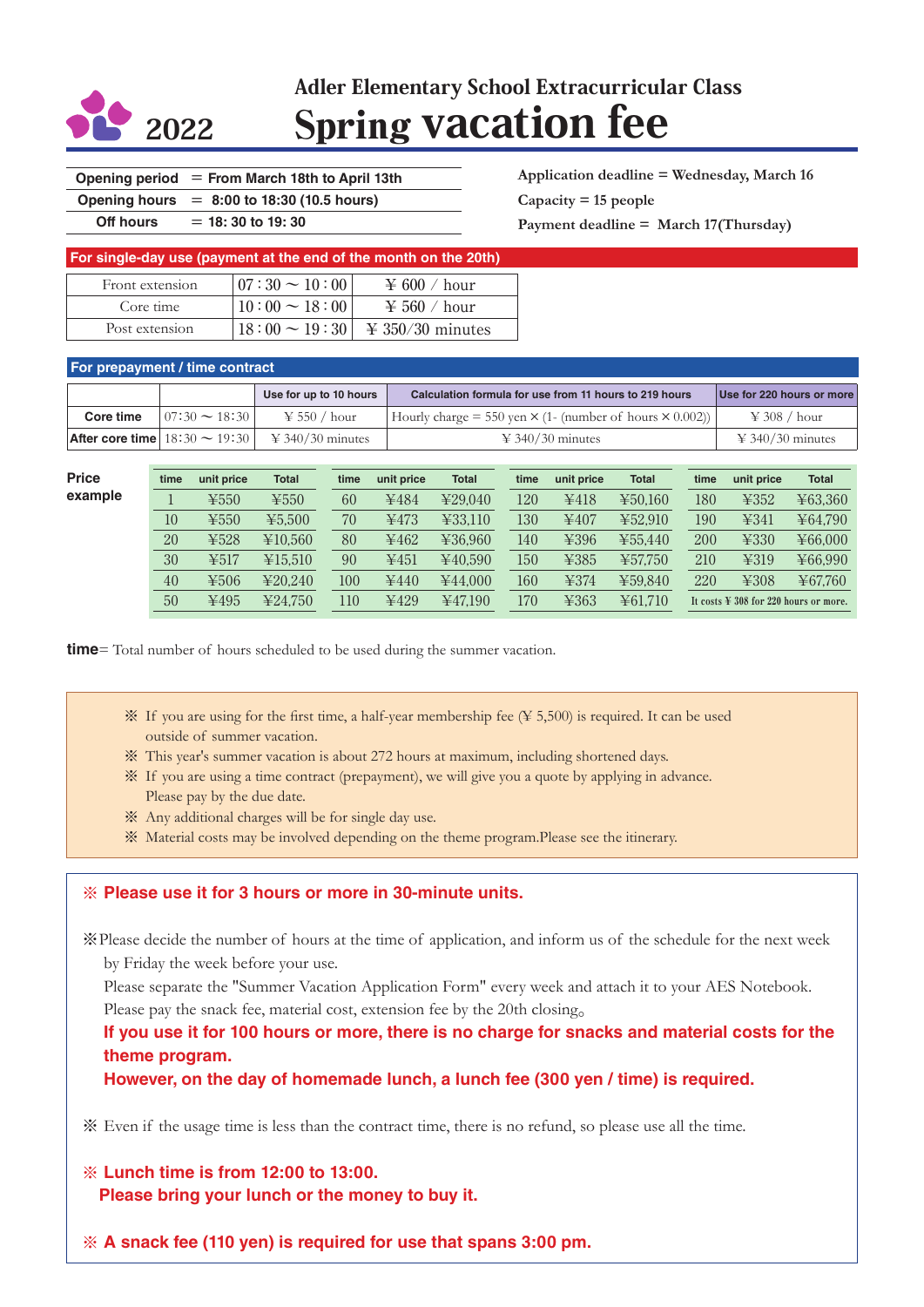

 $\bullet$  = AES Homemade lunch(Japanese food with chopsticks) |➡= Various event start times

|    |      | <b>March</b>                                   |                        | 8 | 9 | 10<br>11 | 12 |   | 2 | 3 | 4 | 5<br>6 | 8 |
|----|------|------------------------------------------------|------------------------|---|---|----------|----|---|---|---|---|--------|---|
| 18 | Fri. | shortened class Start "Bomberman"              | Let's play in English! |   |   |          |    |   |   |   | ➡ |        |   |
| 19 | Sat. |                                                |                        |   |   |          |    |   |   |   |   |        |   |
| 20 | Sun. |                                                |                        |   |   |          |    |   |   |   |   |        |   |
| 21 |      | Mon. Spring Equinox Day                        |                        |   |   |          |    |   |   |   |   |        |   |
| 22 |      | Tue., shortened class                          |                        |   |   |          |    |   |   |   |   |        |   |
| 23 |      | Wed. shortened class                           |                        |   |   |          |    |   |   |   |   |        |   |
| 24 |      | Thu., Let's make a basketball goal game!       |                        |   |   |          |    | ➡ |   |   |   |        |   |
| 25 |      | Fri. Closing ceremony shortened class          | Let's play in English! |   |   |          |    |   |   |   |   |        |   |
| 26 | Sat. |                                                |                        |   |   |          |    |   |   |   |   |        |   |
| 27 | Sun. |                                                |                        | 8 | 9 | 10<br>11 | 12 |   | 2 | 3 | 4 | 5<br>6 | 8 |
| 28 | Mon. | Challenge sand painting!                       |                        |   |   |          |    | ➡ |   |   |   |        |   |
| 29 |      | Tue., Let's make a windmill with a clear file! |                        |   |   |          |    | ➡ |   |   |   |        |   |
| 30 |      | Wed. Challenge still life drawing!             |                        |   |   |          |    | ➡ |   |   |   |        |   |
| 31 |      | Thu., Let's make a huge KOMA!                  |                        |   |   |          |    | ➡ |   |   |   |        |   |
| ı  | Fri. |                                                | Let's play in English! |   |   |          |    |   |   |   | ➡ |        |   |

|                |      | April                                                                 | 8                      | 9 | 10 | 11 | 12 |   | $\overline{c}$ | 3 |   | 5 | 6 | 7 | 8 |
|----------------|------|-----------------------------------------------------------------------|------------------------|---|----|----|----|---|----------------|---|---|---|---|---|---|
| $\overline{2}$ | Sat. |                                                                       |                        |   |    |    |    |   |                |   |   |   |   |   |   |
| $\bf{3}$       | Sun. |                                                                       |                        |   |    |    |    |   |                |   |   |   |   |   |   |
| 4              |      | Mon. Let's experiment with mixing colors!                             |                        |   |    |    |    | ➡ |                |   |   |   |   |   |   |
| $\overline{5}$ |      | Tue., Let's make an electromagnet!                                    |                        |   |    |    |    | ➡ |                |   |   |   |   |   |   |
| 6              |      | Wed. Adokou photo studio                                              |                        |   |    |    |    |   |                | ➡ |   |   |   |   |   |
| 7              |      | Thu., School will start tomorrow. Today is "Movie Appreciation Party" |                        |   |    |    |    |   |                | ➡ |   |   |   |   |   |
| 8              |      | <b>Fri.</b> Opening ceremony shortened class                          | Let's play in English! |   |    |    |    |   |                |   | ➡ |   |   |   |   |
| 9              | Sat. |                                                                       |                        |   |    |    |    |   |                |   |   |   |   |   |   |
| 10             | Sun. |                                                                       | 8                      | 9 | 10 | 11 | 12 |   | 2              | 3 | 4 | 5 | 6 |   | 8 |
| 11             |      | shortened class<br>Mon. Entrance ceremony                             |                        |   |    |    |    |   |                |   |   |   |   |   |   |
| 12             |      | Tue., shortened class                                                 |                        |   |    |    | a. |   |                |   |   |   |   |   |   |
| 13             |      | Wed. shortened class                                                  |                        |   |    |    |    |   |                |   |   |   |   |   |   |
| 14             |      | Thu., Start of school lunch                                           |                        |   |    |    |    |   |                |   |   |   |   |   |   |
| 15             |      | Fri. regular class<br>Let's play in English!                          |                        |   |    |    |    |   |                |   |   |   |   |   |   |

## Let's experiment with mixing colors!

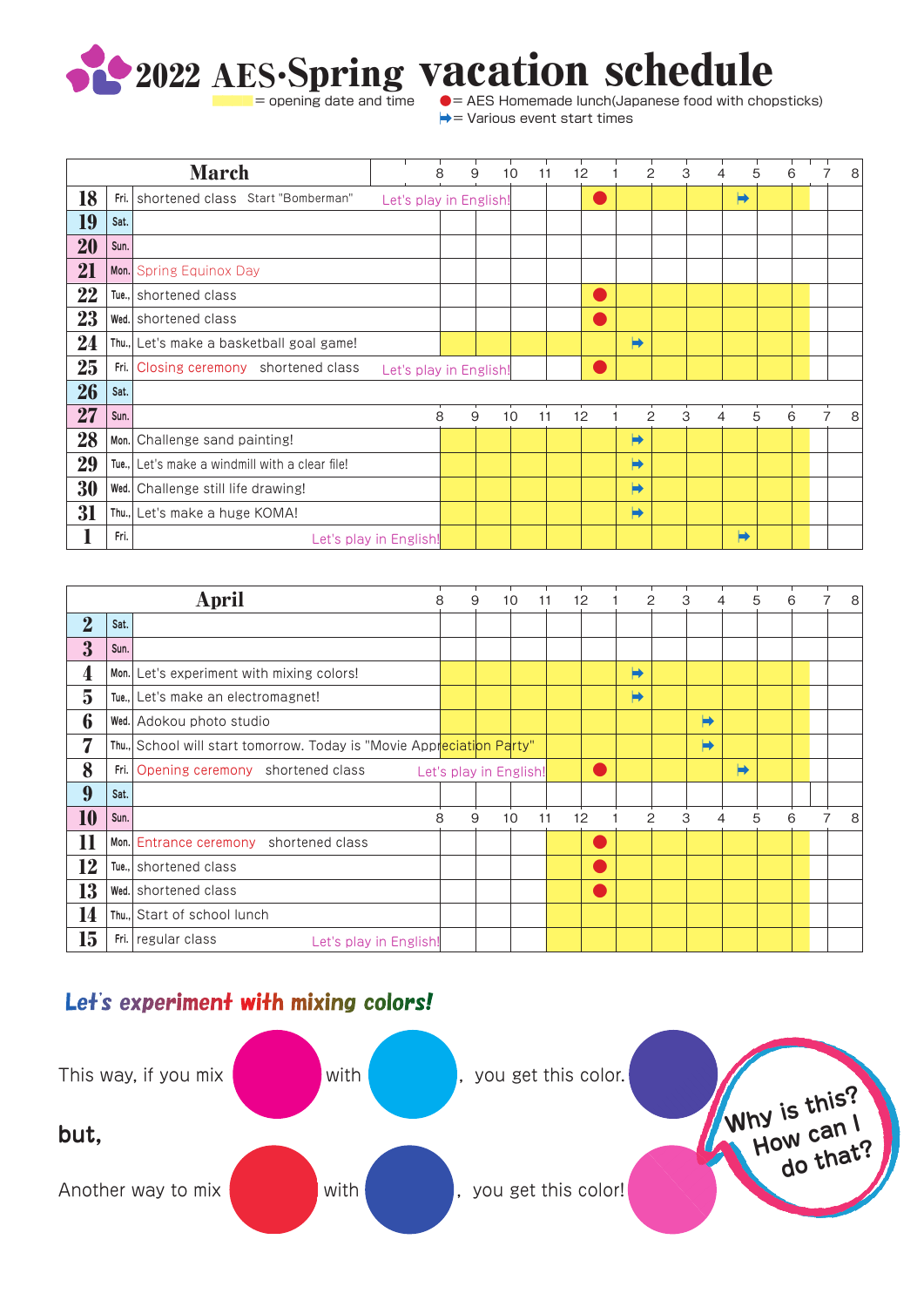2022 Spring vacation period application form

### Student name

| <b>March</b> |       |       |                               |        |  |  |  |  |  |  |
|--------------|-------|-------|-------------------------------|--------|--|--|--|--|--|--|
| 18           | Fri.  |       | $\overline{\left( \right. }%$ | hours) |  |  |  |  |  |  |
| 22 Tue.,     |       |       | $\overline{(\ }$              | hours) |  |  |  |  |  |  |
| 23 Wed.      |       |       | $\zeta$                       | hours) |  |  |  |  |  |  |
| 24 Thu.,     |       |       | $\overline{C}$                | hours) |  |  |  |  |  |  |
| 25           | Fri.  |       | $\overline{C}$                | hours) |  |  |  |  |  |  |
| 28 Mon.      |       |       | $\overline{C}$                | hours) |  |  |  |  |  |  |
| 29 Tue.,     |       |       | $\zeta$                       | hours) |  |  |  |  |  |  |
| 30           | Wed.  |       | $\zeta$                       | hours) |  |  |  |  |  |  |
| 31           | Thu., |       | $\overline{(\ }$              | hours) |  |  |  |  |  |  |
|              |       | hours |                               |        |  |  |  |  |  |  |
| <b>April</b> |       |       |                               |        |  |  |  |  |  |  |
|              |       |       |                               |        |  |  |  |  |  |  |
| Δ            | Mon   |       |                               |        |  |  |  |  |  |  |
| 5            | Tue   |       | $\zeta$                       | hours) |  |  |  |  |  |  |
| 6            | Wed   |       | $\zeta$                       | hours) |  |  |  |  |  |  |
| 7            | Thu   |       | $\zeta$                       | hours) |  |  |  |  |  |  |
| 8            | Fri   |       | $\overline{(\ }$              | hours) |  |  |  |  |  |  |
| ו ו          | Mon   |       | $\overline{C}$                | hours) |  |  |  |  |  |  |
| $12$ Tue     |       |       | $\zeta$                       | hours) |  |  |  |  |  |  |
| 13           | Wed   |       | $\overline{C}$                | hours) |  |  |  |  |  |  |
|              |       |       |                               |        |  |  |  |  |  |  |
| 14           | Thu   |       | (                             | hours) |  |  |  |  |  |  |

Total time during Spring vacation

| hours |  |
|-------|--|

## **Entry example**



**Please submit by March 16th.**

subtotal hours